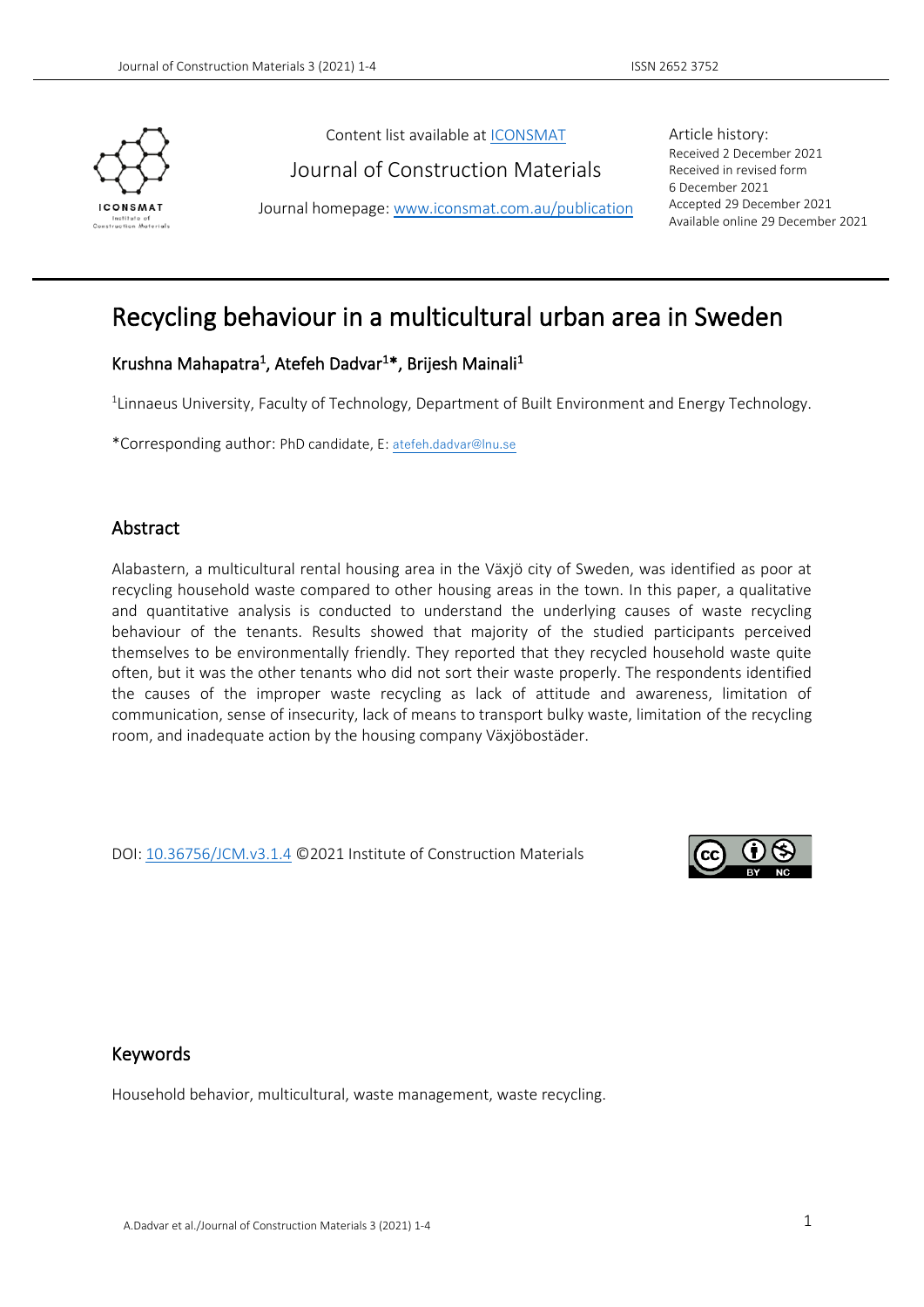## Introduction

Waste management has been widely recognized as a global concern due to its great impacts on health, environment and economy [1]. It is forecasted that the waste quantity in Sweden will be doubled by 2030 if no attempt is made to change the trend [2]. Hence, in 2003, the Swedish Government instructed the Environmental Protection Agency (EPA) to prepare a national waste plan [3], in which prevention is given the most priority followed by reuse, recycling, biological treatment and disposal.

Recycling is known as one of the most crucial actions available to decrease the environmental impact of waste [2]. Waste recycling systems in residential segment mainly depend on consumers' or end users' engagement and behaviour [4]. A large number of studies have investigated the factors that may influence household behaviour of waste recycling [5]-[10]. Environmental behaviour of households including recycling is known to be complex and varied [11]. A number of studies revealed that the predictors of recycling behaviour comprise a large set of variables [12]-[14]. Thomas and Sharp [15] categorized recyclers and non-recyclers by presenting a list of factors that have an impact on the decision to recycle. Such factors include social-demographic, economic status, awareness, environmental attitudes, beliefs and value, the influence of family and friends, social norms, access to facilities and services that enables participation in recycling. Belton et al. [16] concluded that the three main reasons for households not using recycling centers in Glasgow were the perception that the centers were too far away, apathy, and a lack of interest in recycling. In contrast, Perrin and Barton [17] identified environmental concerns as the most important reason for participation, with convenience being the second important reason. They also concluded that more mature, affluent, and educated homeowners have higher tendency to be recyclers. Furthermore, Belton et al. [16] documented that non-recyclers are more likely to be younger people in lower socio-economic groups. Vencatasawmy et al. [18] stated that the recyclers at a small town in northern Sweden are more likely to be married, without children, retired, more affluent, owner-occupiers, higher educated and concerned for the environment. Meneses and Palacio [6] identified that women recycle more than men. Other studies have concluded that residents of single-family dwellings recycle more than multifamily dwellings [19, 20].

Barr et al. [21] theorize that recycling behaviour is dependent on three groups of factors: environmental values, situational variables and psychological variables. Martin et al. [22] list situational and psychological factors as more significant factors in determining individuals' recycling behaviour. Existing literature investigated the role of a wide range of psychological factors (e.g., attitudes, beliefs and values; social influences and social and personal norms, identity, perceived control and self-efficacy) in recycling behaviour [22-25].

Even though considerable amount of research has focused on recycling behaviour; there is, however, limited number of studies on the recycling behaviour of residents in multicultural urban areas [26]. In today's world, migration and urbanization are characteristics of the globalization process and multicultural residential districts are increasingly visible in urban areas. Understanding of multicultural attitudes and behavioural algorithm is essential to increase the recycling rate [11].

Hage et al. [27] reported that when immigrants arrive in a new place, they are not familiar with laws and regulations, and their language proficiency might not be high enough, which can result in low participation rates in recycling. However, they [27] concluded that, after a period, immigrants adopt existing social norms of behaviour and recycle even more than the average native citizens. In contrast, Resource Recovery Forum (RRF) pointed out that ethnic minorities recycle less [28]. Perry and Williams [26] studied recycling behaviour of a multicultural area in Preston, Lancashire. They found that different ethnic groups have different waste management behaviour. For instance, British Indians are more likely to participate in recycling than their white British counterparts. In addition, they pointed out that the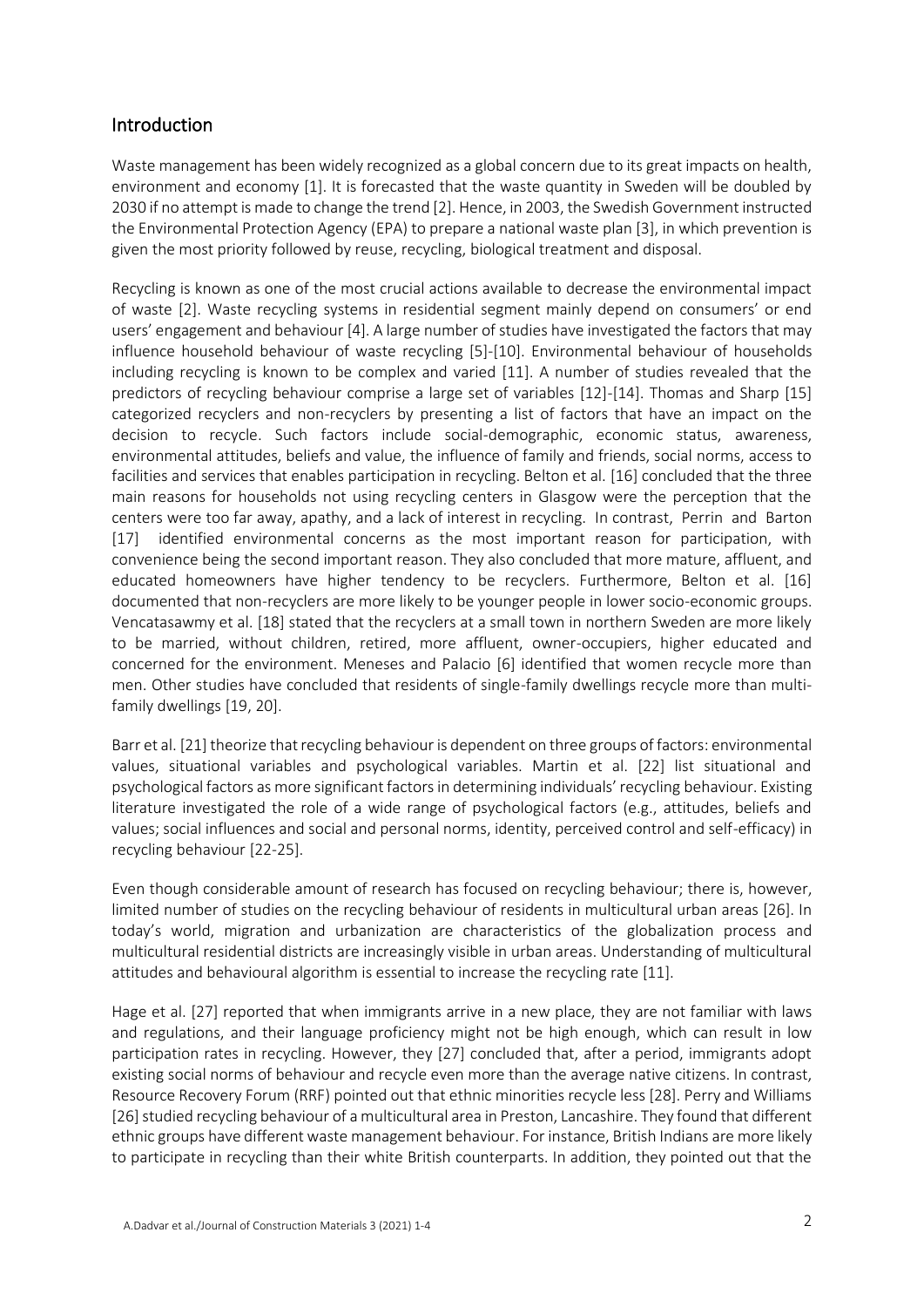third generation of ethnic minorities tend to have greater concern and awareness about environmental issues while they reuse less compared to their parents and grandparents [26].

Martin et al. [22] identified that second generation immigrants had a much lower tendency to recycle compared to their parents. In a study among Järva households in Stockholm, Sweden, Miafodzyeva, el al. [11] concluded that attitude toward the importance of recycling was the main factor in recycling behaviour. Environmental concern, satisfaction with the facilities provided, recycling confidence, community identity and socio-demographical factors did not have significant impact on their recycling behaviour. However, generalization of the results from these limited number of studies require more studies of multicultural householders in different geographical areas. This paper compliments existing studies and analyzes the influence of different physical, social and psychological factors on waste recycling behaviour in the Alabastern residential area in the Växjö city of Sweden. In particular, this paper examines whether variables such as awareness about environmental problems, attitude towards environment, gender, education, and time lived in Sweden influence participation in recycling behaviour. Additionally, obstacles to recycling in the studied area are investigated and suggestions for improving the recycling behaviour is discussed.

Although improving recycling behaviour is undoubtedly one of the most effective methods in a given waste management strategic plan, the emergence of new technologies equipped with AI, image processing programs and Neural Network programming features can enhance the status quo of the waste recycling in a much better effective way [32-38].

#### The study area and household waste problem

Växjö is a medium size town (ca 100000 inhabitants) located in the south of Sweden. This city is well known for environmentally-friendly actions such as renewable-based public transportation, timberframe multi-storey buildings, and biomass-based combined heat and electricity production system. Majority of the residents sort different fractions of household waste, e.g. plastic, glass, paper, cardboard, metal, food waste and rest material. However, there seems to be variation in level of waste recycling among different housing districts in the town. The municipality-owned housing company Växjöbostäder, which owns the large majority of rental housing in Växjö, experienced that the Alabastern area in the Araby housing district, which is dominated by immigrants from Africa and Middle-eastern countries, was not good at recycling household waste compared to other housing areas in the town. Tenants did not sort household waste as per waste separation guidelines. Large size waste such as mattress and furniture were left outside of the buildings, unsorted waste was found both inside and outside the recycling rooms, and cans and bottles could be found on grass lawns. Växjöbosäder reported that the cost of waste management and cleaning in the Alabastern area was considerably higher than that of other housing areas [31].

#### Method

#### *A. Questionnaires*

A self-completion questionnaire was distributed to 313 apartments in the studied area. To overcome the language and cultural barriers to reach the tenants, four individuals (three females and one male) from the locality were hired and trained to work in the project. They knocked the door of each apartment and delivered the questionnaire to those who opened, and explained the waste recycling guide to those willing to talk. A large majority did not open the door and therefore, the questionnaire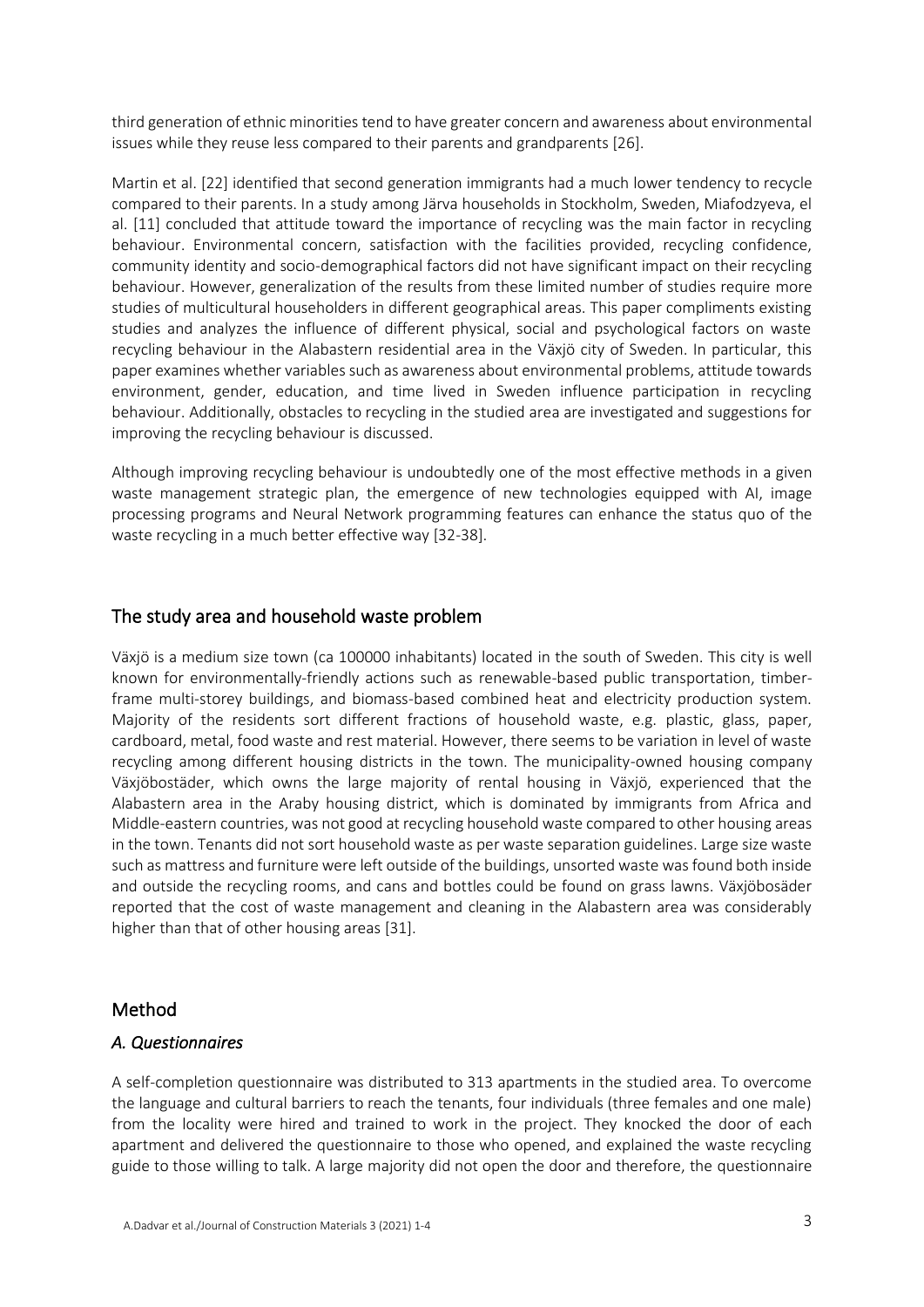and a prepaid return envelope was left in the post box. This resulted in 63 individuals responding to the survey, but all participants did not respond to all questions. Hence, we report the number of observations (n) for each analyzed question. The composition of the participants is reported in Table 1.

| Variable                      | Alabastern                  |     |
|-------------------------------|-----------------------------|-----|
|                               | Man                         | 52% |
| Gender (N=54)                 | Woman                       | 46% |
|                               | Other                       | 2%  |
|                               | Swedish                     | 37% |
| National origin (N=54)        | Somalia                     | 17% |
|                               | Arabic (Iraq, Syria, Yemen) | 33% |
|                               | <b>Others</b>               | 13% |
| Years living in Sweden (N=34) | 1-5 years                   | 12% |
|                               | 5-10 years                  | 18% |
|                               | >10 years                   | 71% |

|  | Table 1-Description of the socio-demographic characteristics of respondents |  |  |  |  |
|--|-----------------------------------------------------------------------------|--|--|--|--|
|--|-----------------------------------------------------------------------------|--|--|--|--|

Information collected in this questionnaire included:

- 1. Respondents' participation in recycling behaviour for eight types of waste (glass, metal, paper packages, newspapers, plastic, food/bio waste, lamps/batteries/electronics, furniture and carpets).
- 2. Respondents' awareness about environmental issues.
- 3. Respondents' attitude towards environment.
- 4. Respondent's socio-economic characteristics, including: gender, education, and years living in Sweden.
- 5. Difficulties in sorting household waste.

#### *B. Interviews*

Two focus group interviews were conducted to access the views of tenants of Alabastern area. The para-professional aids led the discussions in multiple languages (Somalian, Arabic, and Swedish) and the interviews were electronically recorded with the permission of the participants.

## Results

Fig. 1 shows that around 80% of the respondents stated that they frequently separate all fractions of their waste. Around 7% to 10% never separated at least one fraction of the waste. More respondents sorted paper or furniture than plastic or metal.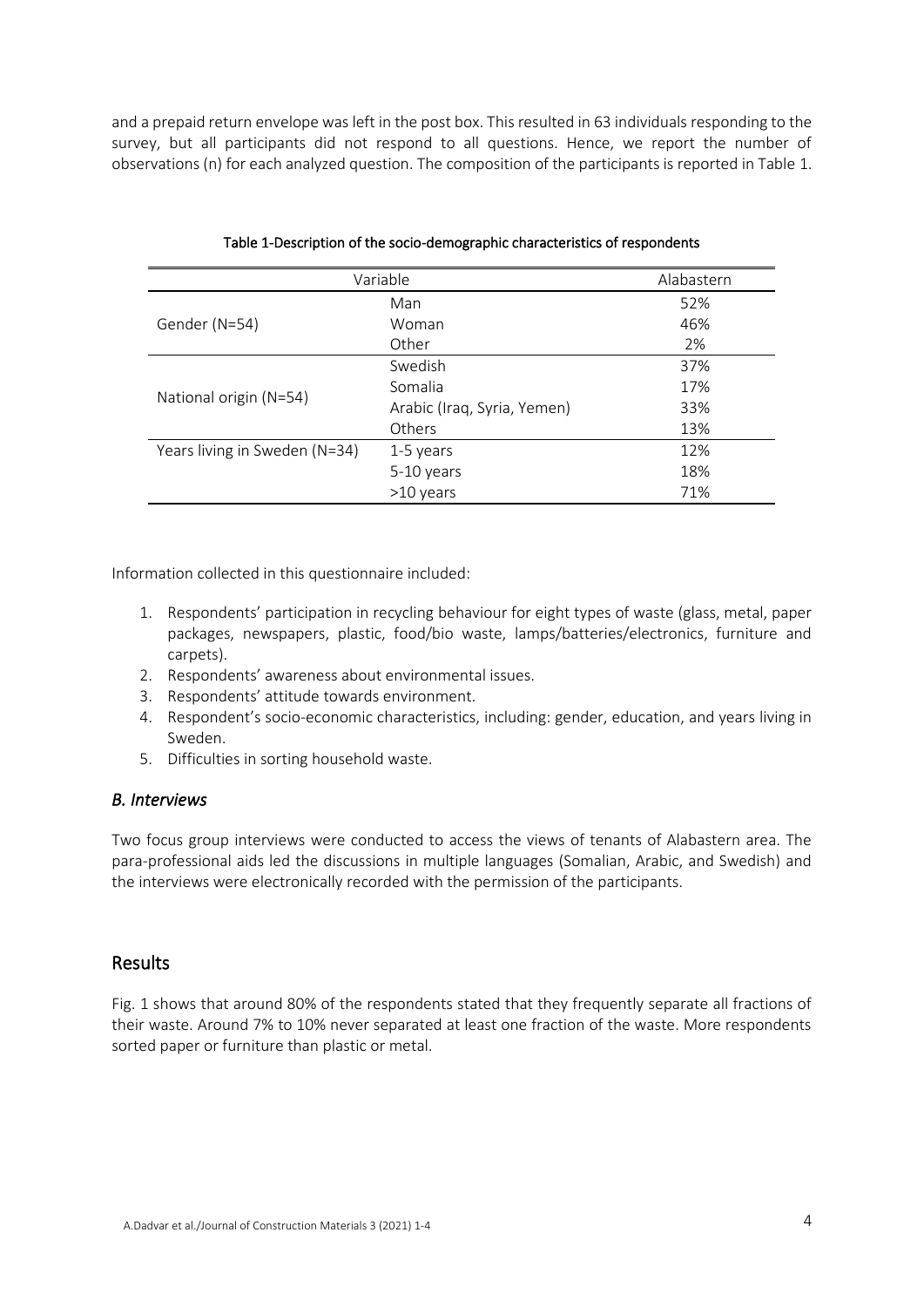

Figure 1-How often the respondents recycled their households?

#### *A. Awareness and attitude towards environment*

Most of participants mentioned that they were aware of environmental issues and the causes of environmental problems, but a smaller proportion knew about solutions to those problems (Fig. 2). Around 55% of the respondents stated that, in comparison with others, they are doing enough or more than enough towards the environment.



Figure 2-Awareness about the environmental issues

The questionnaire survey included a number of statements about attitude towards environment. Respondents could respond to the statements in a 5-point Likert scale ( $1 =$  do not agree at all,  $5 =$ completely agree). The responses were restructured by combining points 1 and 2 to one category (disagree) and points 4 and 5 to third category (Agree). Results reported in Fig. 3 show that about 70% of respondents agreed that they engaged in activities that are best for the environment even though it costs money and time. In contrast, about 30% had a negative attitude as they thought that many environmental statements are exaggerated, they were not willing to pay higher taxes to protect the environment, or felt that environmental protection is wasteful if no one else is doing it.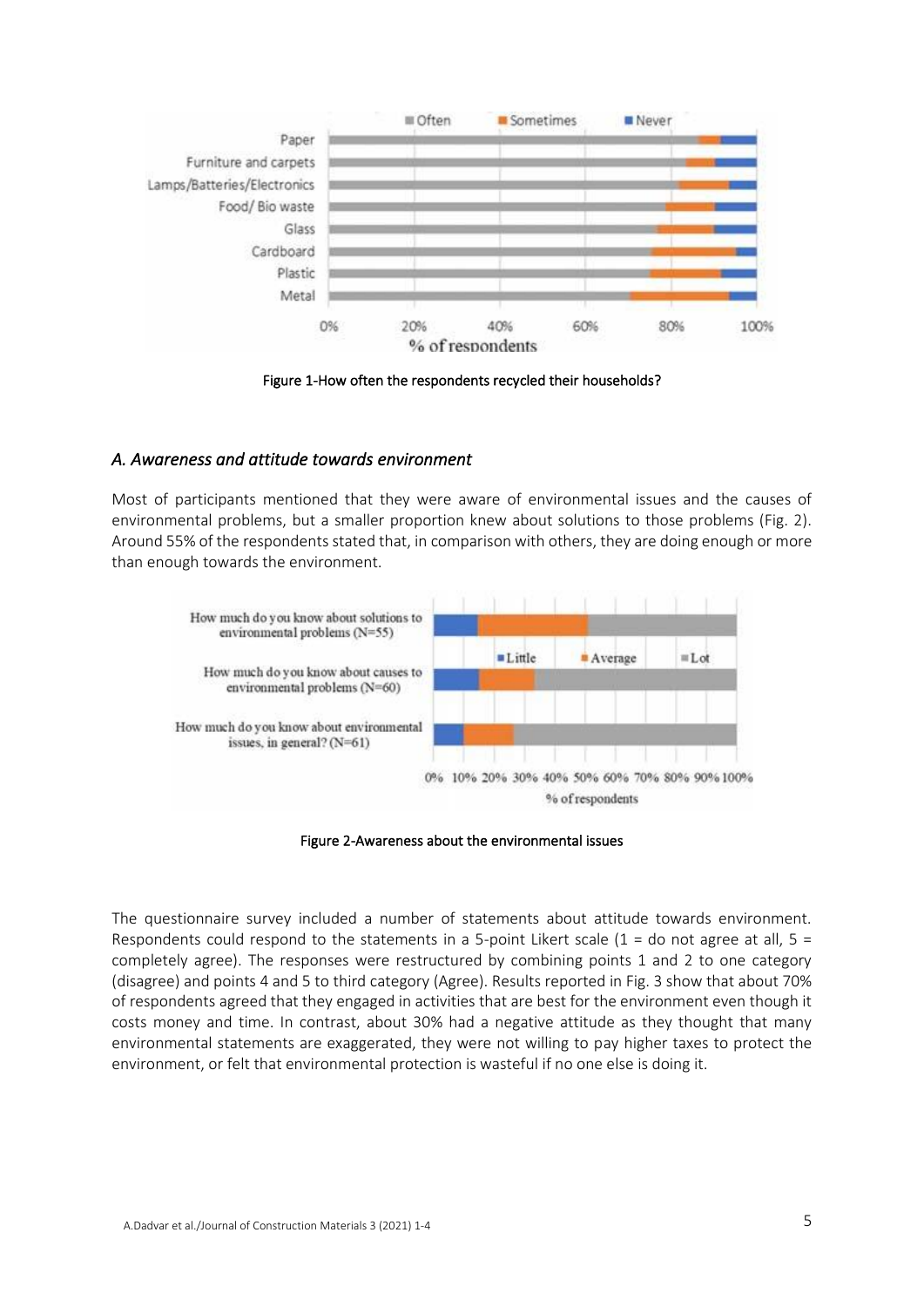

#### Figure 3-Attitude toward the environment

#### *B. Difficulties in waste recycling*

Fig. 4 shows that most of the respondents believed that "others", e.g., people in surrounding area, and insufficient action by Växjöbostäder, cause the waste recycling problem in Alabastern area. However, around 20-25% of the respondents blamed themselves, e.g., lack of time or interest to recycle. Around 50% mentioned unavailability of vehicle or driving license as an issue, while 40% reported shortage of space in the apartment as a limitation.



#### Figure 4-How often the respondents experienced different factors while disposing household waste?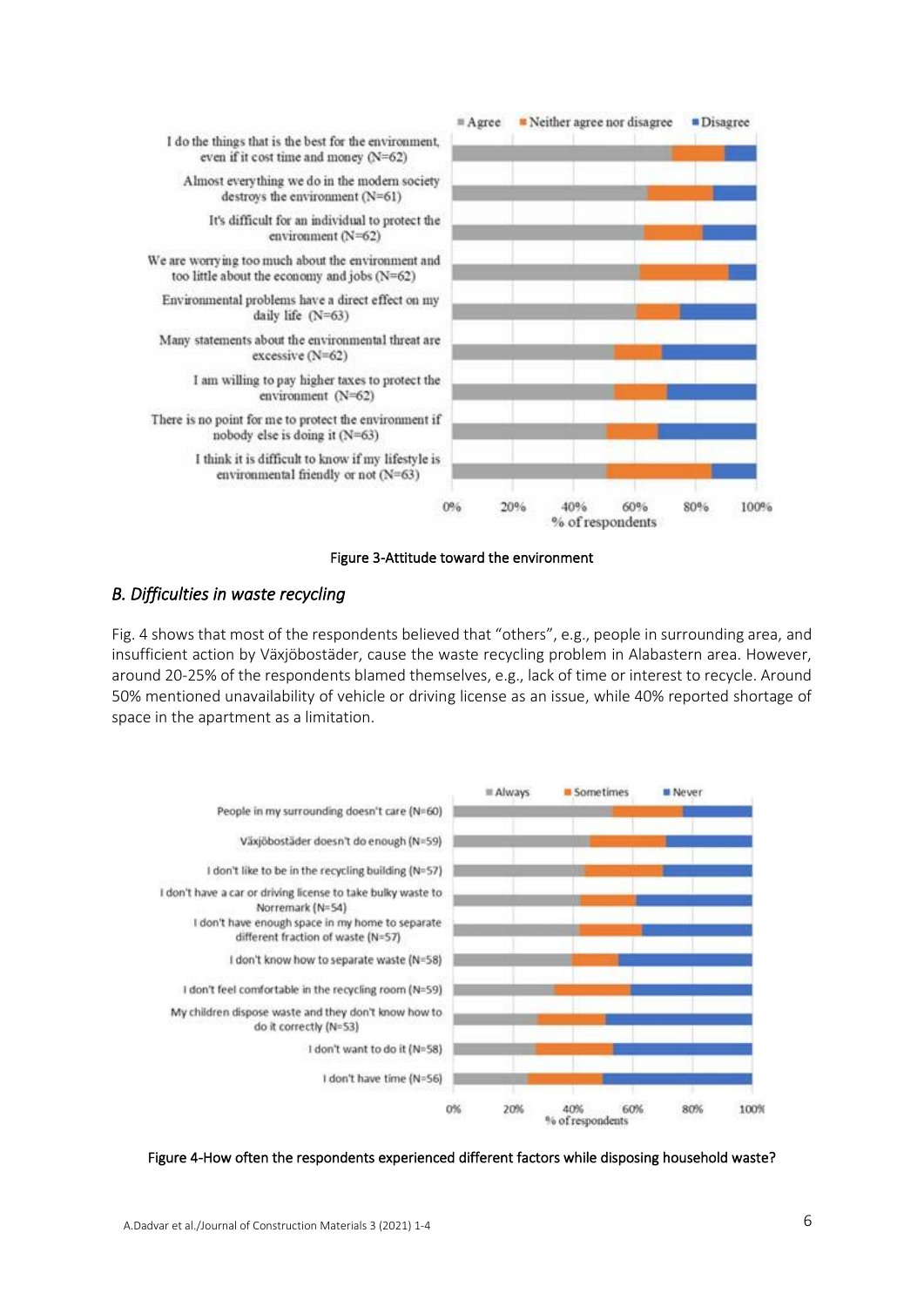# *C. Correlation analysis*

For better understanding of impacts of social and psychological factors on people's recycling behaviour, correlation analysis is known to be helpful [11]. Spearman's correlation analysis between respondents' awareness about environmental problems, attitude towards environment, gender, education and time lived in Sweden (independent variables), and behaviour variables (dependent variables) i.e., the reported frequency at which different fractions of household waste was recycled, demonstrated insignificant correlation coefficients. Hence, it could not be concluded that the considered variables have any impact on recycling behaviour of tenants (see Table II). These results are in agreement with similar studies [11].

|                             | Awareness<br>about<br>environmental<br>issues | Attitude<br>toward<br>environment | Gender   | Education | Time<br>living in<br>Sweden |
|-----------------------------|-----------------------------------------------|-----------------------------------|----------|-----------|-----------------------------|
| Glass                       | 0.059                                         | $-0.085$                          | 0.048    | $-0.11$   | $-0.045$                    |
| Metal                       | 0.079                                         | $-0.049$                          | 0.006    | $-0.06$   | 0.011                       |
| Paper packages              | 0.045                                         | 0.036                             | 0.03     | $-0.05$   | $-0.017$                    |
| Newspapers                  | $-0.027$                                      | $-0.093$                          | 0.196    | $-0.09$   | $-0.163$                    |
| Plastic                     | $-0.007$                                      | $-0.02$                           | 0.038    | $-0.16$   | $-0.054$                    |
| Food/bio waste              | 0.05                                          | 0.065                             | $-0.026$ | 0.01      | $-0.103$                    |
| Lamps/Batteries/Electronics | 0.048                                         | $-0.274$                          | 0.081    | 0.14      | $-0.029$                    |
| Furniture and carpets       | 0.292                                         | $-0.081$                          | 0.098    | 0.03      | $-0.155$                    |

#### Table 2-Spearman correlation coefficients

There was a very small correlation between recycling behaviours (for eight different waste fractions) and awareness about environmental issues or attitude toward the environment. Unexpectedly correlation coefficient for attitude toward the environment and recycling of glass, metal, newspapers, plastic, lamps/batteries, furniture and carpet is negative. Correlation coefficient between awareness about environmental issues and recycling of newspapers and plastic is also negative.

The socio-demographical variables (i.e., gender, education, and time living in Sweden) were also weakly correlated with the recycling behaviours regarding the eight waste fractions indicating no determinants of recycling behaviour among these variables. This is in agreement with existing literature that reported no correlation of socio-demographical variables with recycling behaviour [27], [29], [30].

## *D.Tenants' perception on waste recycling*

The above results were corroborated by the findings from the interviews. The interviewed tenants mentioned that the main reasons for inappropriate waste recycling behaviour include lack of information in their own language, insufficient knowledge about benefits of recycling, negligence, no driving license or vehicle to transport large items to central recycling station of Växjö, sense of insecurity for ladies to go into the recycling room, and bad smell in the recycling due to lack of ventilation. When children were entrusted to through the waste, they threw it outside of the recycling room because they did not have the key to the recycling room or they could not open the heavy door. The interviewed tenants also mentioned that people from adjacent areas loiter in Alabastern and Växjöbostäder does not take adequate responsibility to keep the area clean.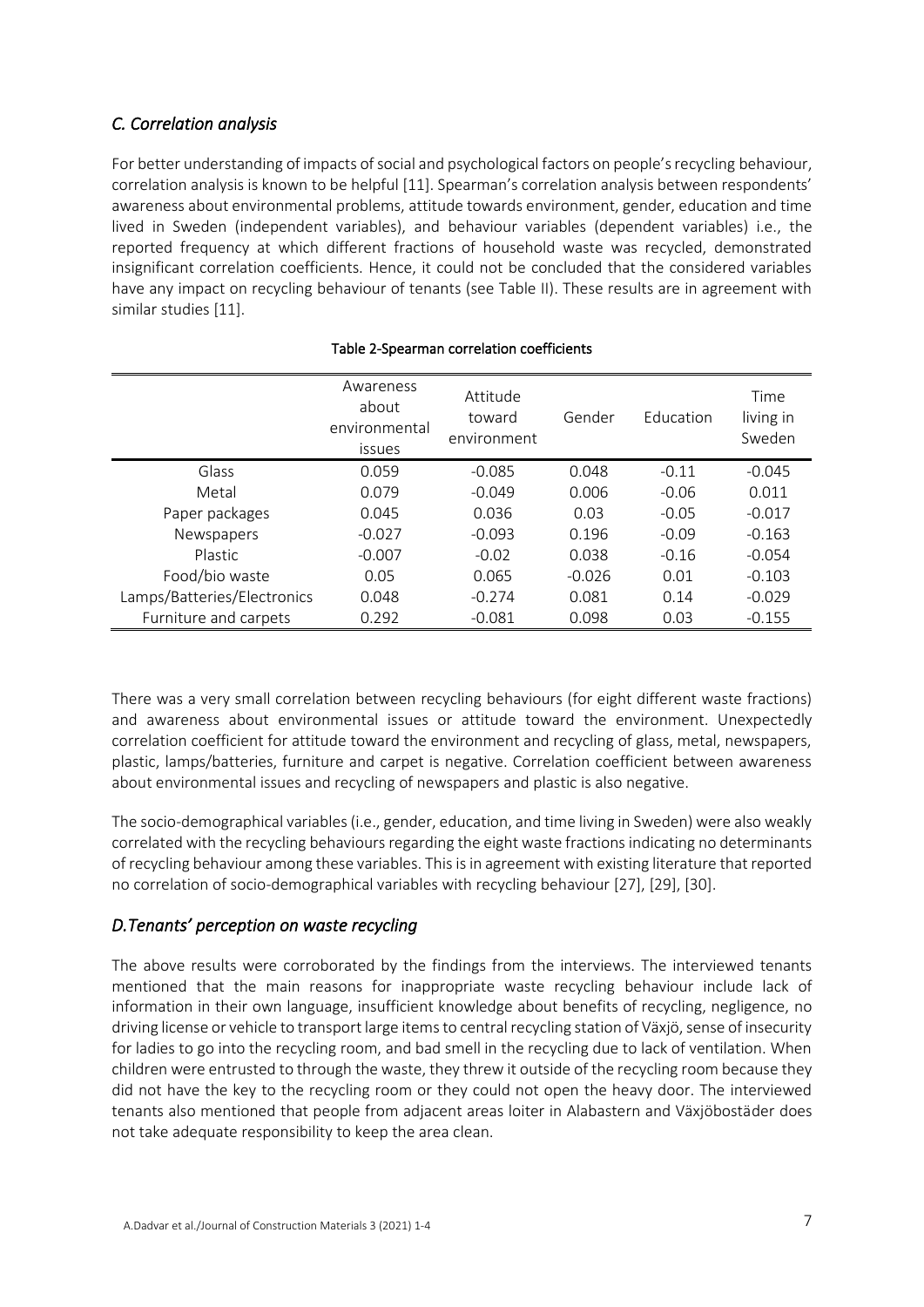The interviewed tenants also suggested a number of solutions to the waste recycling problem. Their suggestions included dissemination of multilingual printed material on waste recycling, frequent information gatherings planned by Växjöbostäder, and education of children and adults. They also proposed installation of surveillance cameras in and around recycling rooms, arrangement of containers for large items 2-3 times a year, replacing the heavy doors of the recycling rooms with easy to open doors, installation of windows to improve visibility and security of the recycling room, restructuring recycling room to make it possible to throw garbage in separate bins from outside, and provision of different colour garbage bags for different fractions of waste.

## **Conclusion**

Alabastern area is dominated by immigrants, mainly from some African and Middle Eastern countries. As multicultural urban areas now make up a considerable proportion of the Swedish society, it is crucial to increase the participation of different ethnic groups of households in waste recycling. It is commonly accepted that recycling targets would not be met without the support of multicultural urban areas [11].

The quantitative and qualitative analysis revealed that even though the self-reported level of awareness about environmental issues and attitude toward the environment was high, recycling behaviour was not significantly correlated to these factors. This study also showed that variables such as age, education, and time lived in Sweden were not determinants of recycling behaviour in the studied area. The tenants participating in our study mentioned that they recycle household waste quite often, but it is the "others" who do not do so.

The participants suggested several informational and technical measures to address the recycling problem in Alabastern area. Results of our study may help the housing companies and local authorities to consider a variety of strategies to improve waste recycling behaviour in multicultural urban areas.

#### Acknowledgement

The authors would like to acknowledge funding organization for supporting this research. This research work is partly financed by the Viable Cities program of Swedish Energy Agency (project number 48776- 1) and EC Support from the European Union's Seventh Framework Program for research, technological development and demonstration under grant agreement no. ENER/FP7/609127/READY.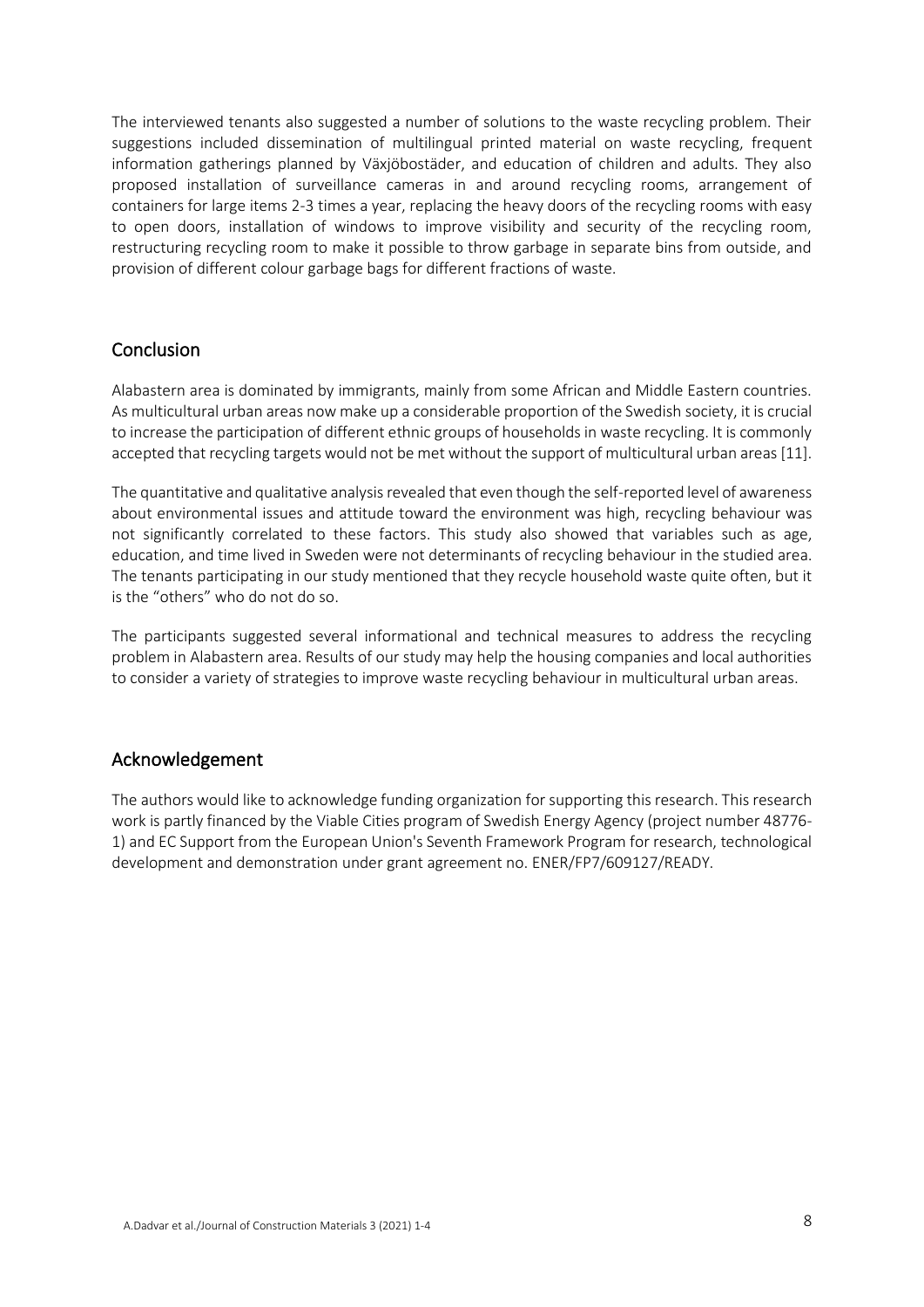# References

[1] Saffron, L., L. Giusti, and D. Pheby, The human health impact of waste management practices: A review of the literature and an evaluation of the evidence. Management of Environmental Quality: An International Journal, 2003. 14(2): p. 191-213.

[2] Johansson, K., Understanding recycling behaviour: a study of motivational factors behind waste recycling. WIT Transactions on Ecology and the Environment; WIT Press: Ashurst, UK, 2016. 202: p. 401- 414.

[3] The Swedish Waste Management Association, Swedish Waste Management. 2018: Malmö, Sweden.

[4] Howenstine, E., Market segmentation for recycling. Environment and Behaviour, 1993. 25(1): p. 86-102.

[5] McDonald, S. and C. Oates, Reasons for non-participation in a kerbside recycling scheme. Resources, conservation and recycling, 2003. 39(4): p. 369-385.

[6] Meneses, G.D. and A.B. Palacio, Recycling behaviour: a multidimensional approach. Environment and behaviour, 2005. 37(6): p. 837-860.

[7] Oke, A., Workplace waste recycling behaviour: A meta-analytical review. Sustainability, 2015. 7(6): p. 7175-7194.

[8] Passafaro, P., S. Livi, and A. Kosic, Local norms and the theory of planned behaviour: Understanding the effects of spatial proximity on recycling intentions and self-reported behaviour. Frontiers in psychology, 2019. 10: p. 744.

[9] Refsgaard, K. and K. Magnussen, Household behaviour and attitudes with respect to recycling food waste–experiences from focus groups. Journal of Environmental management, 2009. 90(2): p. 760-771.

[10] Steg, L. and C. Vlek, Encouraging pro-environmental behaviour: An integrative review and research agenda. Journal of environmental psychology, 2009. 29(3): p. 309-317.

[11] Miafodzyeva, S., N. Brandt, and M. Andersson, Recycling behaviour of householders living in multicultural urban area: a case study of Järva, Stockholm, Sweden. Waste Management & Research, 2013. 31(5): p. 447-457.

[12] Coggins, P., Who is the recycler. Journal of Waste Management and Resource Recovery, 1994.  $1(2)$ : p. 1-7.

[13] McDonald, S. and R. Ball, Public participation in plastics recycling schemes. Resources, Conservation and Recycling, 1998. 22(3-4): p. 123- 141.

[14] Tucker, P., Normative influences in household waste recycling. Journal of Environmental Planning and Management, 1999. 42(1): p. 63.

[15] Thomas, C. and V. Sharp, Understanding the normalisation of recycling behaviour and its implications for other pro-environmental behaviours: A review of social norms and recycling. Resources, Conservation and Recycling, 2013. 79: p. 11-20.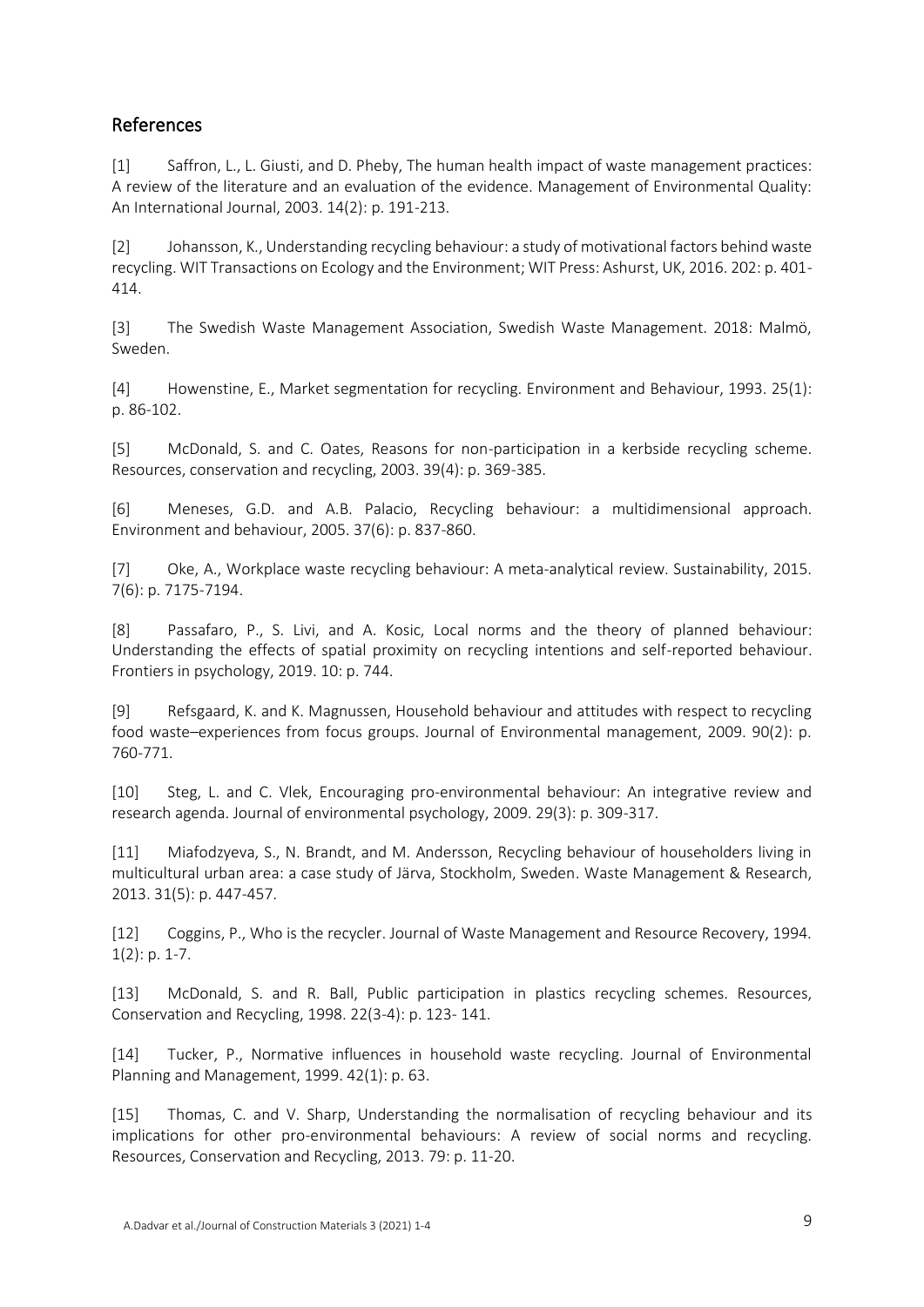[16] Belton, V., et al., A survey of public attitudes to recycling in Glasgow (UK). Waste Management & Research, 1994. 12(4): p. 351-367.

[17] Perrin, D. and J. Barton, Issues associated with transforming household attitudes and opinions into materials recovery: a review of two kerbside recycling schemes. Resources, Conservation and Recycling, 2001. 33(1): p. 61-74.

[18] Vencatasawmy, C.P., M. Öhman, and T. Brännström, A survey of recycling behaviour in households in Kiruna, Sweden. Waste Management and Research, 2000. 18(6): p. 545-556.

[19] Ando, A.W. and A.Y. Gosselin, Recycling in multifamily dwellings: does convenience matter? Economic inquiry, 2005. 43(2): p. 426-438.

[20] Oskamp, S., et al., Factors influencing household recycling behaviour. Environment and behaviour, 1991. 23(4): p. 494-519.

[21] Barr, S., N.J. Ford, and A.W. Gilg, Attitudes towards recycling household waste in Exeter, Devon: quantitative and qualitative approaches. Local Environment, 2003. 8(4): p. 407-421.

[22] Martin, M., I.D. Williams, and M. Clark, Social, cultural and structural influences on household waste recycling: A case study. Resources, conservation and recycling, 2006. 48(4): p. 357-395.

[23] Barr, S., Factors influencing environmental attitudes and behaviours: A UK case study of household waste management. Environment and behaviour, 2007. 39(4): p. 435-473.

[24] Pocock, R., et al., Barriers to recycling at home. Banbury, UK: Waste and Resources Action Programme, 2008.

[25] Schultz, P.W., S. Oskamp, and T. Mainieri, Who recycles and when? A review of personal and situational factors. Journal of environmental psychology, 1995. 15(2): p. 105-121.

[26] Perry, G. and I. Williams, The participation of ethnic minorities in kerbside recycling: A case study. Resources, Conservation and Recycling, 2007. 49(3): p. 308-323.

[27] Hage, O., P. Söderholm, and C. Berglund, Norms and economic motivation in household recycling: Empirical evidence from Sweden. Resources, Conservation and Recycling, 2009. 53(3): p. 155- 165.

[28] RRF, Household Waste Behaviour in London. 2001: Skipton, UK.

[29] Do Valle, P.O., et al., Behavioural determinants of household recycling participation: the Portuguese case. Environment and behaviour, 2004. 36(4): p. 505-540.

[30] Hornik, J., et al., Determinants of recycling behaviour: A synthesis of research results. The Journal of Socio-Economics, 1995. 24(1): p. 105- 127.

[31] Mahapatra, K., Resource Efficient Cities Implementing Advanced Smart City Solutions - READY. 2020.

[32] F. Sartipi, "Automatic sorting of recycled aggregate using image processing and object detection," Journal of Construction Materials, vol. 1, pp. 3-3, 2020, doi: [https://doi.org/10.36756/JCM.v1.2.1.](https://doi.org/10.36756/JCM.v1.2.1)